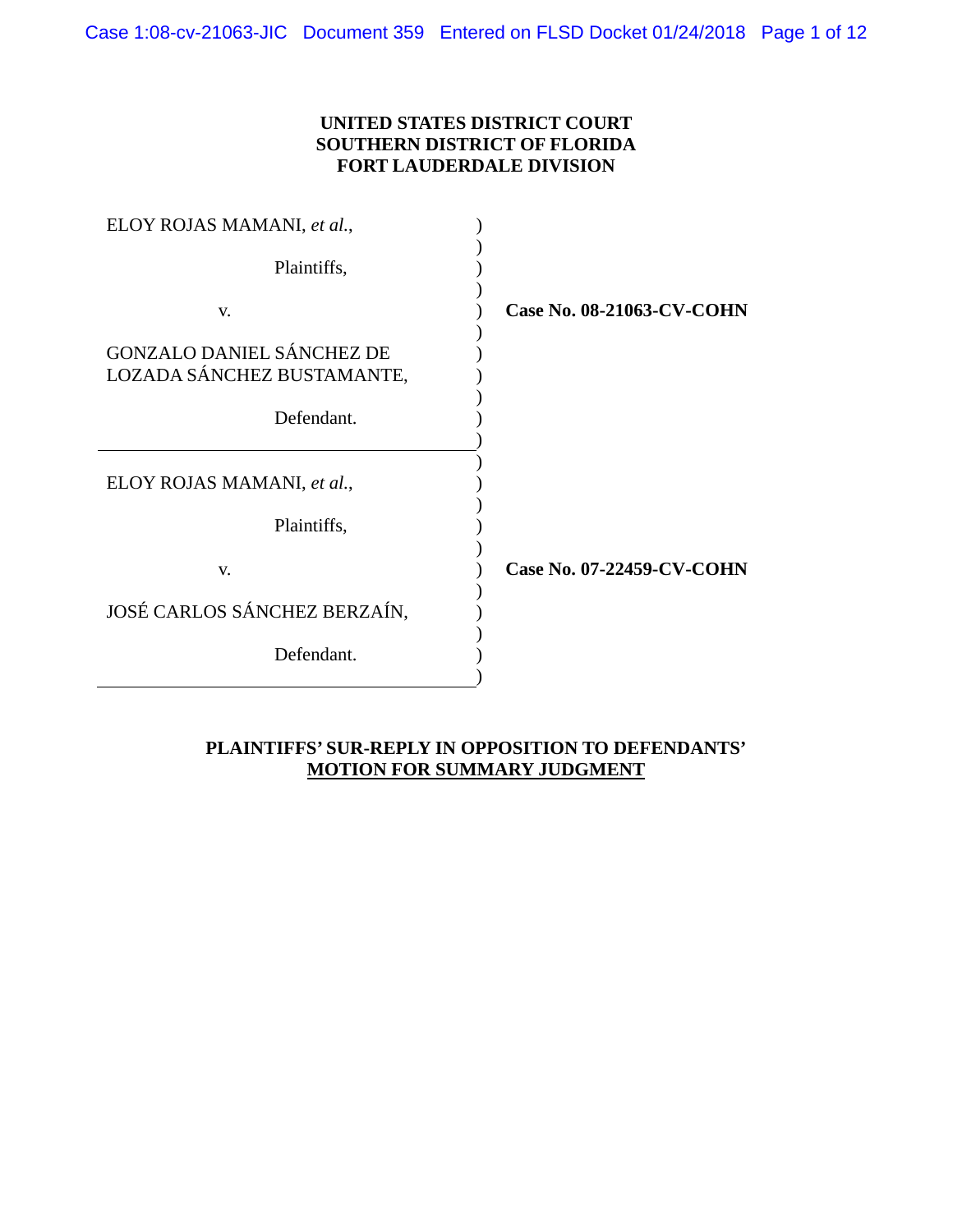# **TABLE OF CONTENTS**

### **Page**

|    | $\bf INTRODUCTION \dots 1$                                                    |  |
|----|-------------------------------------------------------------------------------|--|
|    |                                                                               |  |
| П. | The Court May Consider the 2017 Declaration of Victor Hugo Canelas Zannier in |  |
|    |                                                                               |  |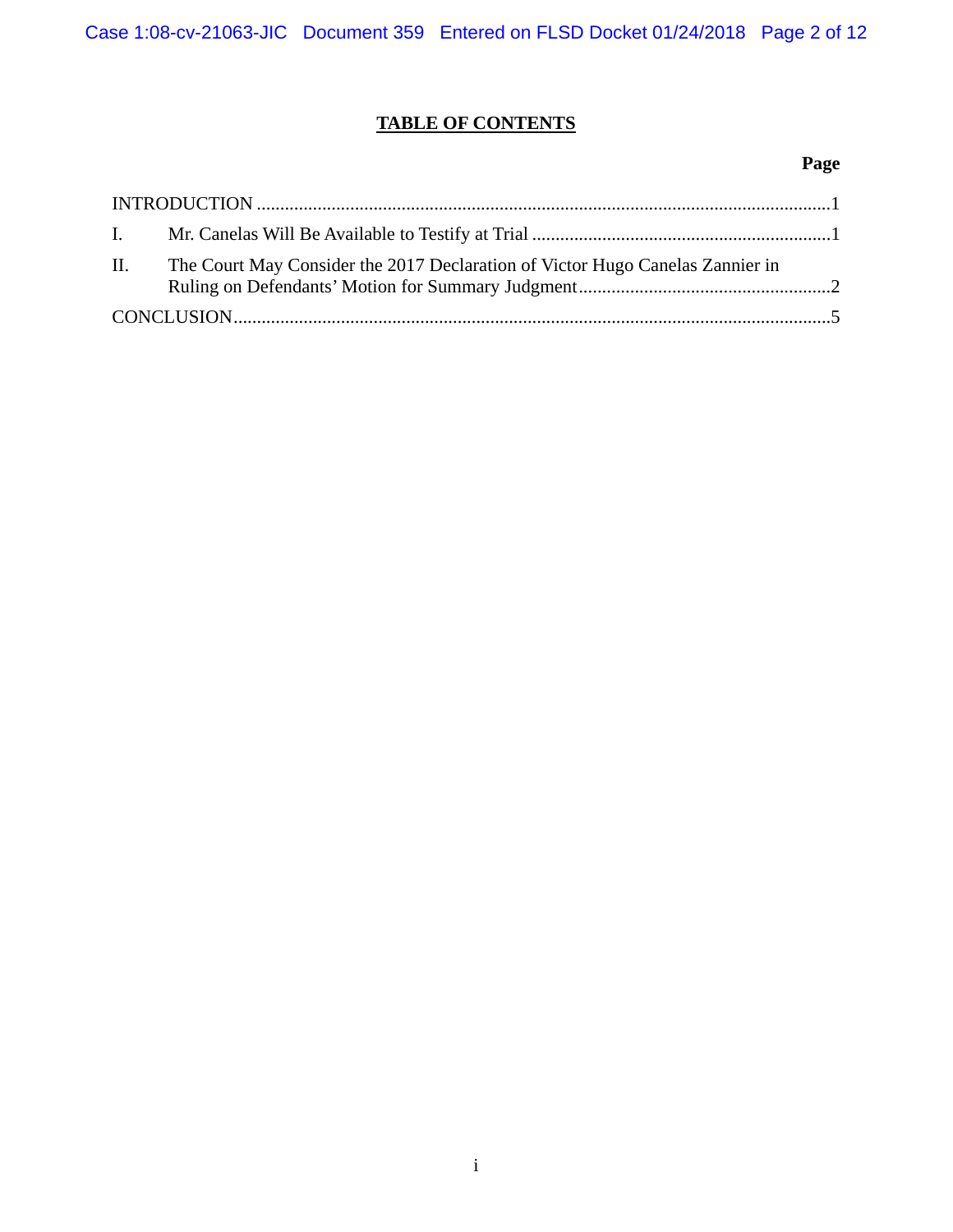Case 1:08-cv-21063-JIC Document 359 Entered on FLSD Docket 01/24/2018 Page 3 of 12

# **TABLE OF AUTHORITIES**

### **Page(s)**

## **Cases**

| HB Dev., LLC v. W. Pac. Mut. Ins.,           |  |
|----------------------------------------------|--|
| Karpenski v. Am. Gen. Life Cos.,             |  |
| Lopez v. NTI, LLC,                           |  |
| United States v. Four Parcels of Real Prop., |  |

## **Statutes**

|--|--|

## **Other Authorities**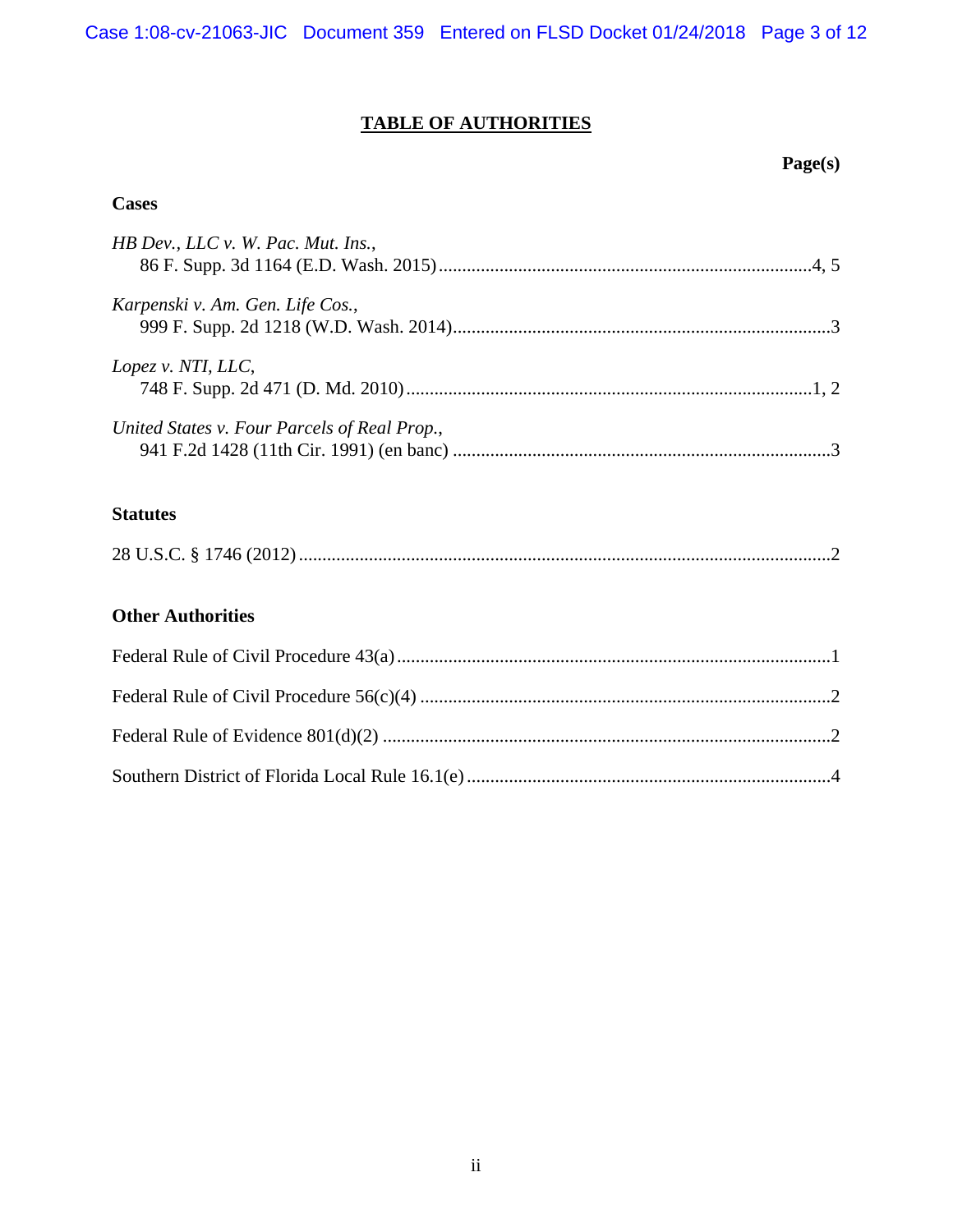Case 1:08-cv-21063-JIC Document 359 Entered on FLSD Docket 01/24/2018 Page 4 of 12

### **INTRODUCTION**

In response to this Court's January 17, 2018 Order, Plaintiffs file this Sur-Reply to answer the two questions posed by the Court:

1. Whether the Court may properly consider the 2017 Declaration of Victor Hugo Canelas Zannier in ruling on Defendants' Motion for Summary Judgment.

2. Whether Mr. Canelas will be available to testify at trial and the impact, if any, of Mr. Canelas's availability on the Court's consideration of his 2017 Declaration in ruling on Defendants' Motion for Summary Judgment.

As explained below, Mr. Canelas will be available to testify at trial, and the Court should consider his 2017 Declaration in ruling on Defendants' Motion for Summary Judgment.

### **I. Mr. Canelas Will Be Available to Testify at Trial**

 $\overline{a}$ 

 As attested in a new declaration submitted as an exhibit to this Sur-Reply, Mr. Canelas is willing and able to testify at the trial in this case. *See* Ex. JJJJ (Declaration of Victor Hugo Canelas Zannier) (Jan. 19, 2018).<sup>1</sup> He has applied at the U.S. Embassy in Bolivia for a visa to travel to the United States and is awaiting a reply. If he is denied a visa, he is willing to testify by video. *See* Fed. R. Civ. P. 43(a) (permitting trial testimony "by contemporaneous transmission from a different location" under "compelling circumstances"); *see also, e.g*., *Lopez v. NTI, LLC*, 748 F. Supp. 2d 471, 479-80 (D. Md.

<sup>&</sup>lt;sup>1</sup> Exhibits cited herein, which were not cited by Defendants, are attached to the Declaration of Joseph L. Sorkin in Support of Plaintiffs' Sur-Reply to Defendants' Reply in Support of Their Motion for Summary Judgment, or the Declaration of Joseph L. Sorkin in Support of Plaintiffs' Opposition to Defendants' Motion for Summary Judgment. Each Defense Exhibit cited herein ("Def. Ex.") is attached to the Declaration of Ana C. Reyes in Support of Defendants' Motion for Summary Judgment, or the Declaration of Ana C. Reyes in Support of Defendants' Reply in Support of Their Motion for Summary Judgment.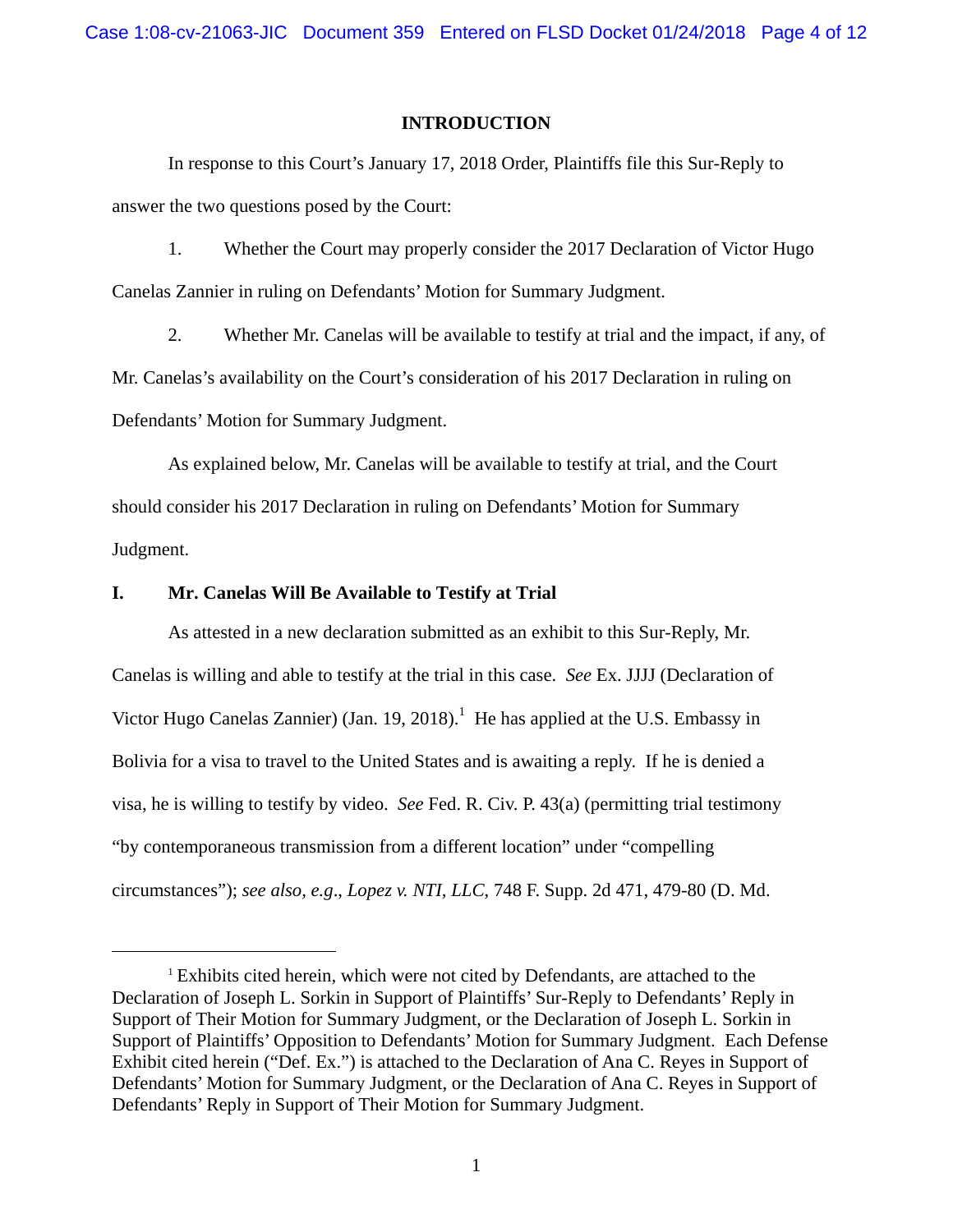2010) (holding burden of international travel justified allowing indigent Honduran plaintiffs to testify via videoconference). Mr. Canelas would also be willing to testify at a trial deposition, as the parties agreed in the Joint Rule 26(f) Report, which states: "The Parties will work on an agreement regarding trial depositions in Bolivia for witnesses who will be unable to attend trial in Florida." Dkt. 229 (Case No. 08-21063).

### **II. The Court May Consider the 2017 Declaration of Victor Hugo Canelas Zannier in Ruling on Defendants' Motion for Summary Judgment**

Plaintiffs submitted Mr. Canelas's 2017 Declaration in support of their opposition to Defendants' Motion for Summary Judgment. Mr. Canelas signed the declaration under penalty of perjury on February 1, 2017. *See* Ex. H (Declaration of Victor Hugo Canelas Zannier) (Feb. 1, 2017); *see also* 28 U.S.C. § 1746 (2012) (authorizing reliance on declarations signed under penalty of perjury).

This Court should consider Mr. Canelas's 2017 Declaration in ruling on the Motion for Summary Judgment because the 2017 Declaration satisfies the three requirements set out by Federal Rule of Civil Procedure  $56(c)(4)$ , which requires that a declaration "be made on personal knowledge, set out facts that would be admissible in evidence, and show that the affiant or declarant is competent to testify on the matters stated." First, the 2017 Declaration is "made on personal knowledge," in that it recounts conversations that Mr. Canelas personally heard. Second, the declaration "sets out facts that would be admissible in evidence," in that the statements Mr. Canelas recounts are not hearsay because they are offered against an opposing party and are either statements of a party opponent, *see* Fed. R. Evid. 801(d)(2)(A), or made by the party's agent or coconspirator during and in furtherance of the conspiracy, *see* Fed. R. Evid.  $801(d)(2)(D)$ , (E). Third, the 2017 Declaration demonstrates that the declarant is competent to testify on the matters stated in that it makes clear that Mr. Canelas was present at the events that

2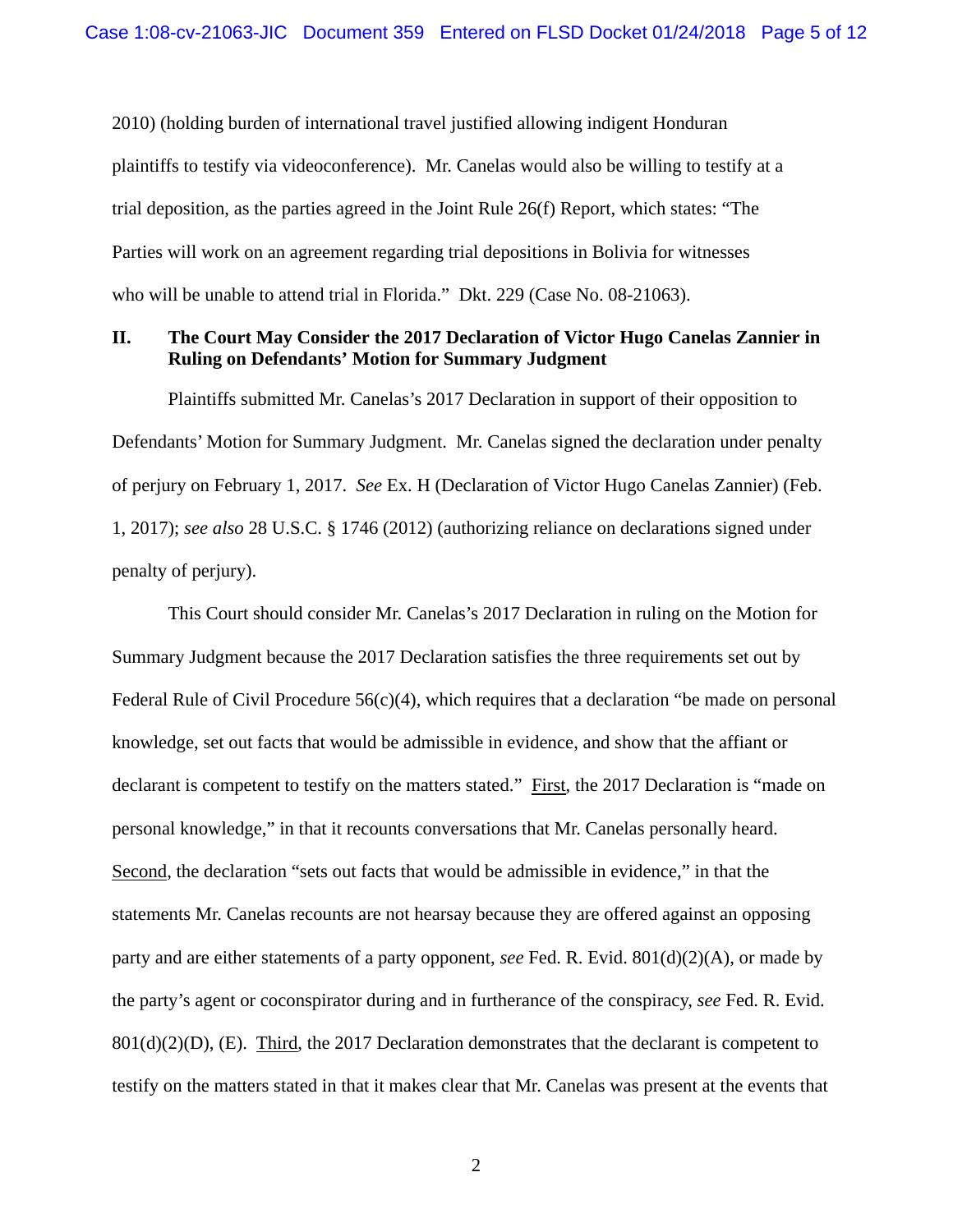he describes and was able to hear and understand the statements that he recounts. *See, e.g.*, Ex. H ¶¶ 4-5 (stating that while present at home of and in the presence of Sánchez de Lozada, he personally heard statements made by Sanchez Berzaín).

 Defendants argue that the 2017 Declaration should not be considered because Mr. Canelas did not state that he is willing to testify at trial. $^2$  Plaintiffs do not accept Defendants' unsupported claim that declarations submitted in opposition to summary judgment may not be considered if the declarant does not explicitly state a willingness to testify at trial. Case law suggests the opposite. Even a verified complaint "may be treated as an affidavit on summary judgment if it satisfies the standards of [Rule 56(c)(4)]." *United States v. Four Parcels of Real Prop.*, 941 F.2d 1428, 1444 & n.35 (11th Cir. 1991) (en banc). Rule 56(c)(4) does not impose an obligation that the declaration must state the declarant's willingness to testify at trial in order to be considered on summary judgment, and Defendants are unable to point to a single case that has held otherwise.<sup>3</sup> The issue is moot, however, given that Mr. Canelas has now submitted a second declaration making clear that he is willing to testify at trial and that he is in the process of applying for a visa at the U.S. Embassy in Bolivia to do just that.

 Defendants also suggest that some or all of the declarations submitted by Plaintiffs should be disregarded because Plaintiffs declined to respond to Defendants' demand, made in

 <sup>2</sup>  $2^2$  To the extent Defendants also urge this Court to strike the 2017 Declaration because it allegedly contains conclusory allegations, *see* Def. Reply Mem. at n.8, their request should be rejected. "The Court may discount [any] conclusory statements in considering a summary judgment motion and need not strike the declarations in their entirety." *Karpenski v. Am. Gen. Life Cos.*, 999 F. Supp. 2d 1218, 1226 (W.D. Wash. 2014) (rejecting motions to strike declarations in entirety on summary judgment).

<sup>&</sup>lt;sup>3</sup> Defendants suggest without foundation that other declarants relied upon by Plaintiffs in opposition to Defendants' Motion for Summary Judgment will not appear at trial. *See* Def. Reply Mem. at 16-17. If the Court determines that Plaintiffs have an obligation to document the willingness of their witnesses to testify at trial, Plaintiffs respectfully request an opportunity to submit declarations in which, like Mr. Canelas, each of the declarants affirms a willingness to testify at trial.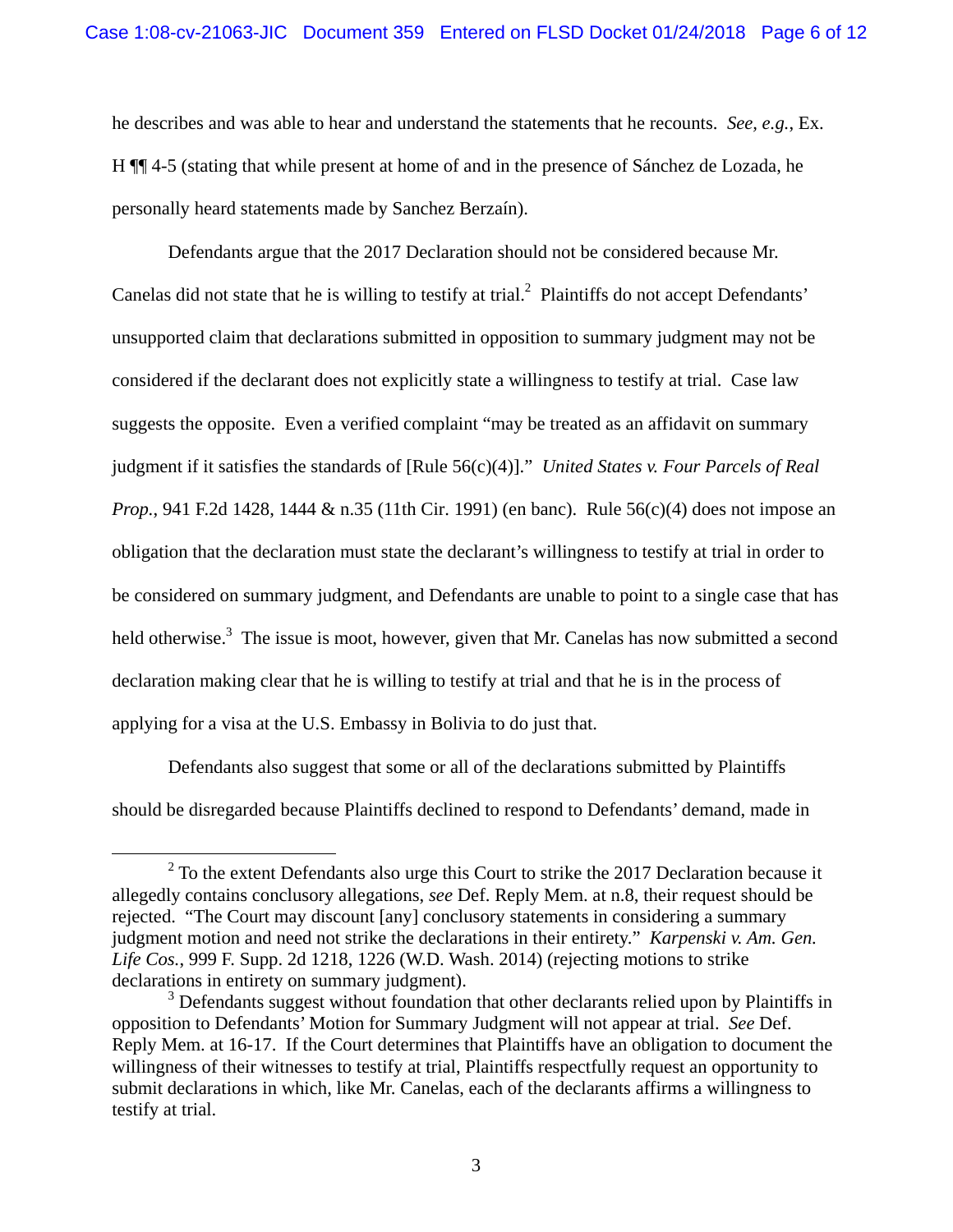April and May 2017, that Plaintiffs identify which of their witnesses they planned to rely on for summary judgment and which were likely to appear at trial in Florida. In response, Plaintiffs explained that they had not yet determined which witnesses they would present at trial—and had no obligation to do so in the midst of discovery<sup>4</sup>—but supplied a list of sixteen witnesses whom they expected to rely on for summary judgment. *See* Ex. KKKK (Letter from S. Schulman to A. Reyes) (Apr. 11, 2017); Def. Ex. 113 (Letter from S. Schulman to A. Reyes) (May 22, 2017). Mr. Canelas was listed as one of the witnesses willing to be deposed voluntarily. Defendants did not depose a single one of those witnesses. The names of all of the declarants, along with their contact information, were properly disclosed to Defendants through Initial Disclosures that were regularly updated. *See* Def. Ex. 67 (Pls.' Sixth Am. Initial Disclosures). Mr. Canelas's name and contact information were included in those disclosures.

Further, this is not a case where Defendants were surprised by Mr. Canelas's statements—Plaintiffs produced his 2017 Declaration to Defendants during discovery.<sup>5</sup> Defendants in fact used Mr. Canelas's 2017 Declaration as a basis for questions during thirdparty depositions. *See* Def. Ex. 92 at 118:15-122:10 (asking deponent to comment on Mr. Canelas's "character and reputation," and whether "Mr. Canelas is telling the truth" about the contents of his sworn statement). Defendants knew of Mr. Canelas, and moreover had possession of his 2017 Declaration well in advance, but nevertheless chose not to depose him. Their arguments to exclude his 2017 Declaration fall flat. *See HB Dev., LLC v. W. Pac. Mut.* 

 $\overline{4}$  $<sup>4</sup>$  As part of the pretrial stipulation, the parties are required to file with the Court their list</sup> of trial witnesses no later than seven days prior to the pretrial conference, or if no pretrial conference is held, seven days prior to the call of the calendar. *See* S.D. Fla. L.R. 16.1(e). There is no obligation for the parties to identify trial witnesses during the discovery process.

<sup>&</sup>lt;sup>5</sup> Plaintiffs first produced the 2017 Declaration to Defendants on March 6, 2017 in connection with their first production of documents responsive to Defendants' document requests.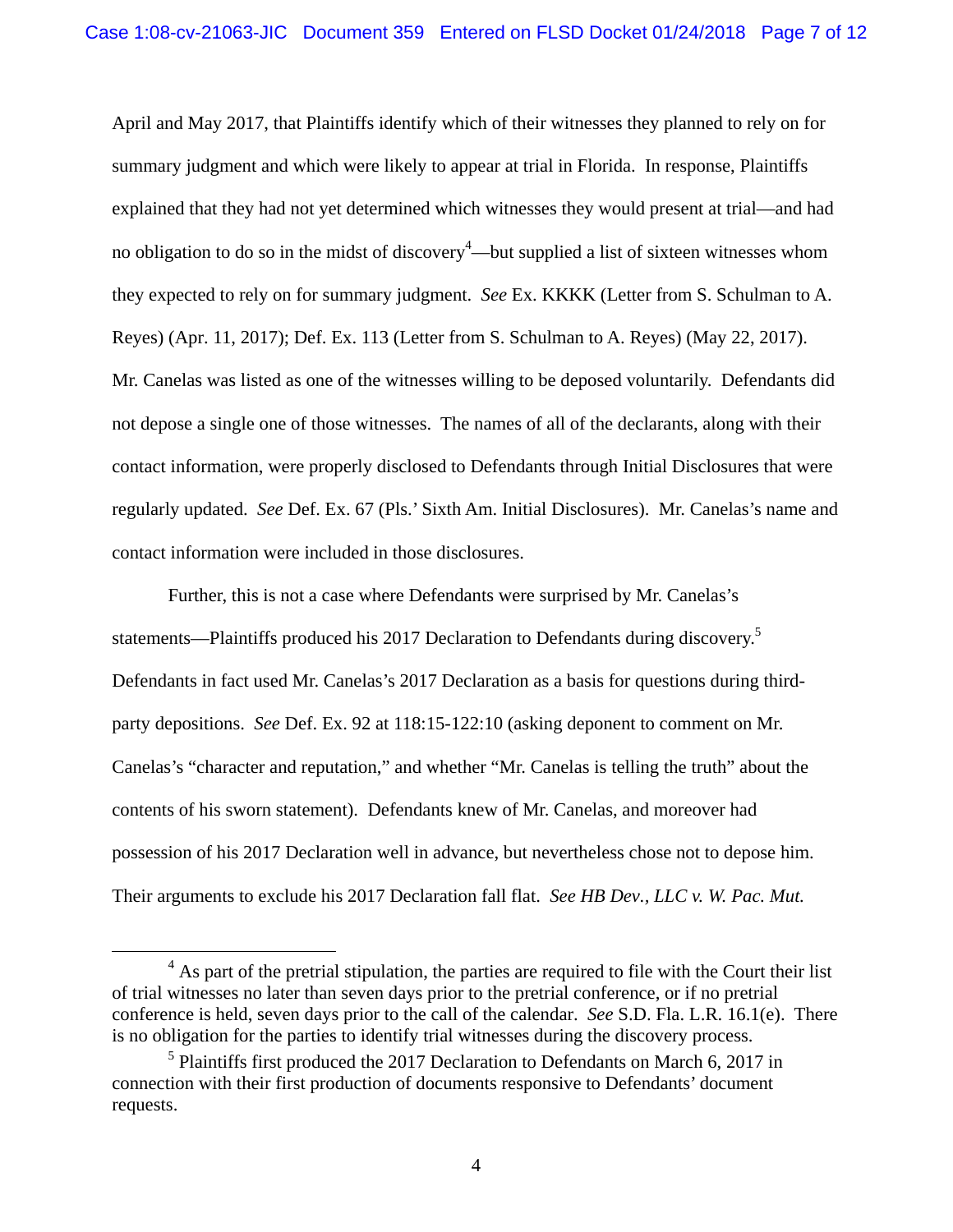*Ins.*, 86 F. Supp. 3d 1164, 1172-74 (E.D. Wash. 2015) (rejecting motion to strike summary judgment declaration where defendants knew of declarant, demonstrated knowledge of declarant's role through deposition questions, and failed to pursue other avenues of discovery).

### **CONCLUSION**

For all of the above reasons, this Court should properly consider Mr. Canelas's 2017

Declaration because it complies with all of the requirements of Federal Rule of Civil Procedure

56(c)(4) and because Plaintiffs have fully complied with all of their pretrial disclosure

obligations.

Dated: January 24, 2018 Miami, Florida

Respectfully submitted,

By*: /s/ Ilana Tabacinic*  Ilana Tabacinic (Florida Bar No. 57597) AKERMAN LLP Three Brickell City Centre 98 Southeast Seventh Street, Suite 1100 Miami, FL 33131 Tel: (305) 374-5600 Fax: (305) 374-5095 Email: ilana.tabacinic@akerman.com

*Counsel for Plaintiffs*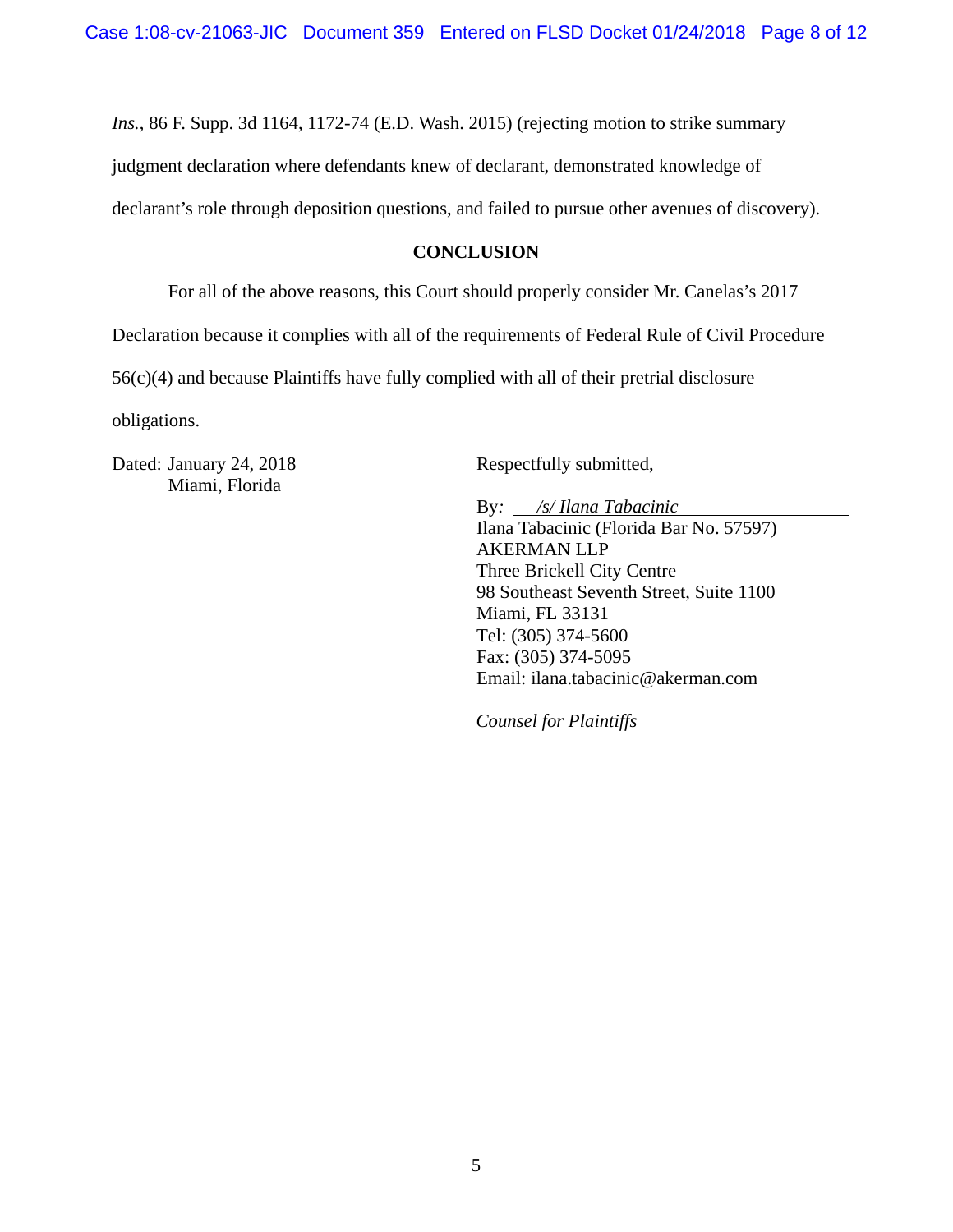| Ilana Tabacinic (Florida Bar No. 57597)<br><b>AKERMAN LLP</b> | Steven H. Schulman (pro hac vice)<br>AKIN GUMP STRAUSS HAUER & FELD LLP |
|---------------------------------------------------------------|-------------------------------------------------------------------------|
| Three Brickell City Centre                                    | Robert S. Strauss Building                                              |
| 98 Southeast Seventh Street, Suite 1100                       | 1333 New Hampshire Avenue NW                                            |
| Miami, FL 33131                                               | Washington, DC 20036                                                    |
| Tel: (305) 374-5600                                           | Tel: (202) 887-4000                                                     |
| Fax: (305) 374-5095                                           | Fax: (202) 887-4288                                                     |
| Email: ilana.tabacinic@akerman.com                            | E-mail: sschulman@akingump.com                                          |
|                                                               |                                                                         |
| Judith Brown Chomsky (pro hac vice)                           | Joseph L. Sorkin (pro hac vice)                                         |
| CENTER FOR CONSTITUTIONAL RIGHTS                              | Jennifer L. Woodson (pro hac vice)                                      |
| Post Office Box 29726                                         | Saurabh Sharad (pro hac vice)                                           |
| Elkins Park, PA 19027                                         | Christine Doniak (pro hac vice)                                         |
| Tel: (215) 782-8367                                           | Harley Raff (pro hac vice)                                              |
| Fax: (215) 782-8368                                           | AKIN GUMP STRAUSS HAUER & FELD LLP                                      |
| E-mail: judithchomsky@icloud.com                              | One Bryant Park                                                         |
|                                                               | <b>Bank of America Tower</b>                                            |
|                                                               | New York, NY 10036-6745                                                 |
|                                                               | Tel: (212) 872-1000                                                     |
|                                                               | Fax: (212) 872-1002                                                     |
|                                                               | E-mail: jsorkin@akingump.com                                            |
|                                                               | E-mail: jwoodson@akingump.com                                           |
|                                                               | E-mail: ssharad@akingump.com                                            |
|                                                               | E-mail: cdoniak@akingump.com                                            |
|                                                               | E-mail: hraff@akingump.com                                              |
|                                                               |                                                                         |
| Beth Stephens (pro hac vice)                                  | Zak Franklin (pro hac vice)                                             |
| CENTER FOR CONSTITUTIONAL RIGHTS                              | Erica Abshez Moran (pro hac vice)                                       |
| 666 Broadway                                                  | AKIN GUMP STRAUSS HAUER & FELD LLP                                      |
| Seventh Floor                                                 | 1999 Avenue of the Stars, Suite 600                                     |
| New York, NY 10012                                            | Los Angeles, CA 90067                                                   |
| Tel: (212) 614-6431                                           | Tel: (310) 229-1000                                                     |
| Fax: (212) 614-6499                                           | Fax: (310) 229-1001                                                     |
| E-mail: beth.stephens@rutgers.edu                             | E-mail: zfranklin@akingump.com                                          |
|                                                               | E-mail: emoran@akingump.com                                             |
| David Rudovsky (pro hac vice)                                 | Rubén H. Muñoz (pro hac vice)                                           |
| KAIRYS, RUDOVSKY, MESSING &                                   | Jason Weil (pro hac vice)                                               |
| <b>FEINBERG LLP</b>                                           | AKIN GUMP STRAUSS HAUER & FELD LLP                                      |
| 718 Arch Street, Suite 501 South                              | Two Commerce Square                                                     |
| Philadelphia, PA 19016                                        | 2001 Market Street, Suite 4100                                          |
| Tel: (215) 925-4400                                           | Philadelphia, PA 19103                                                  |
| Fax: (215) 925-5365                                           | Tel: (212) 965-1328                                                     |
| E-mail: drudovsk@law.upenn.edu                                | Fax: (215) 965-1210                                                     |
|                                                               | E-mail: rmunoz@akingump.com                                             |
|                                                               | E-mail: jweil@akingump.com                                              |

# *Counsel for Plaintiffs*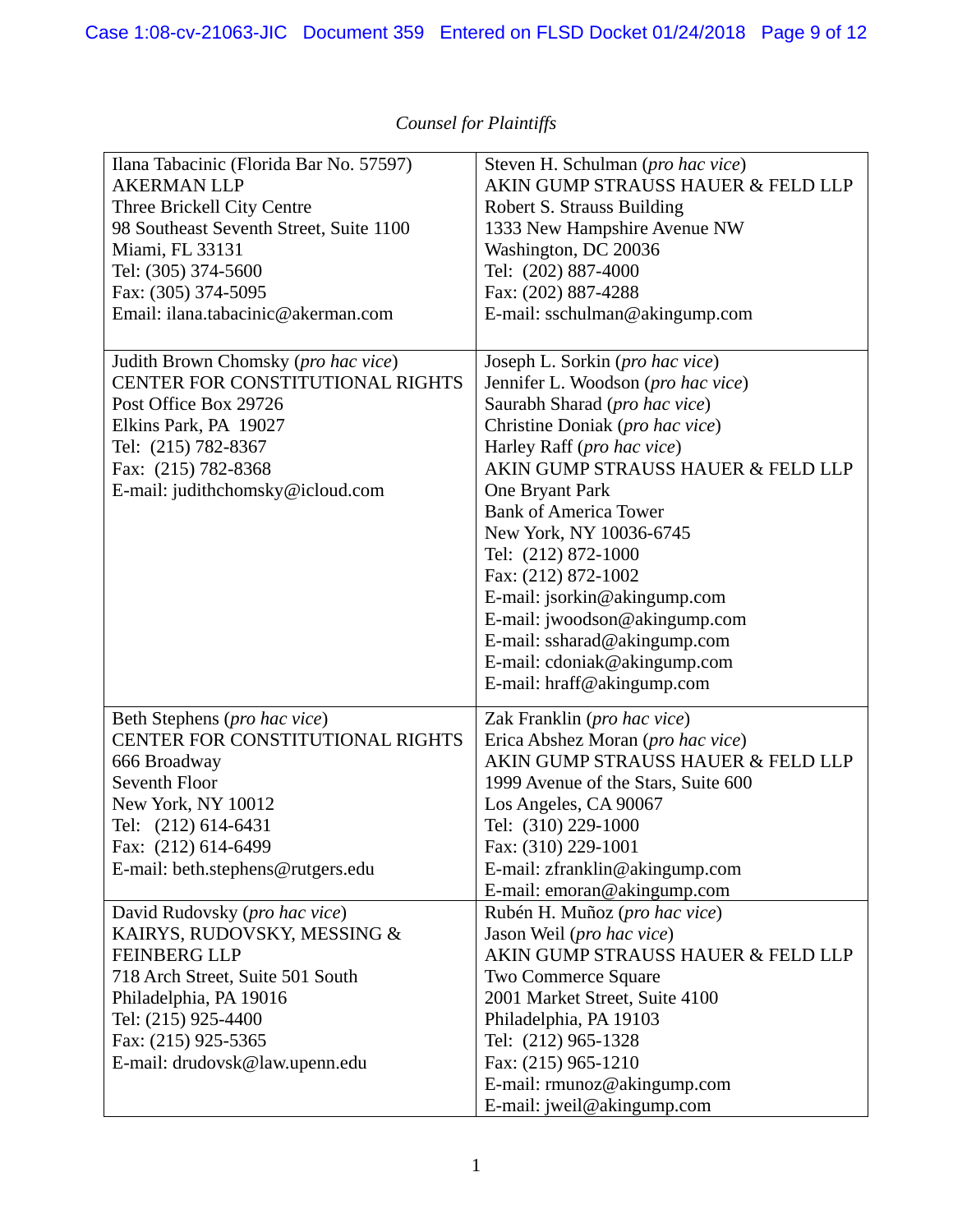| Paul Hoffman ( <i>pro hac vice</i> ) | Tyler R. Giannini ( <i>pro hac vice</i> ) |
|--------------------------------------|-------------------------------------------|
| SCHONBRUN, SEPLOW,                   | Susan H. Farbstein (pro hac vice)         |
| HARRIS & HOFFMAN, LLP                | Thomas Becker ( <i>pro hac vice</i> )     |
| 723 Ocean Front Walk                 | INTERNATIONAL HUMAN RIGHTS CLINIC,        |
| Venice, CA 90201                     | Human Rights Program                      |
| Tel: (310) 396-0731                  | <b>Harvard Law School</b>                 |
| Fax: (310) 399-7040                  | Pound Hall 401, 1563 Massachusetts Avenue |
| E-mail: hoffpaul@aol.com             | Cambridge, MA 02138                       |
|                                      | Tel: (617) 495-9362                       |
|                                      | Fax: (617) 495-9393                       |
|                                      | E-mail: giannini@law.harvard.edu          |
|                                      | E-mail: sfarbstein@law.harvard.edu        |
|                                      | E-mail: thomasbainbecker@gmail.com        |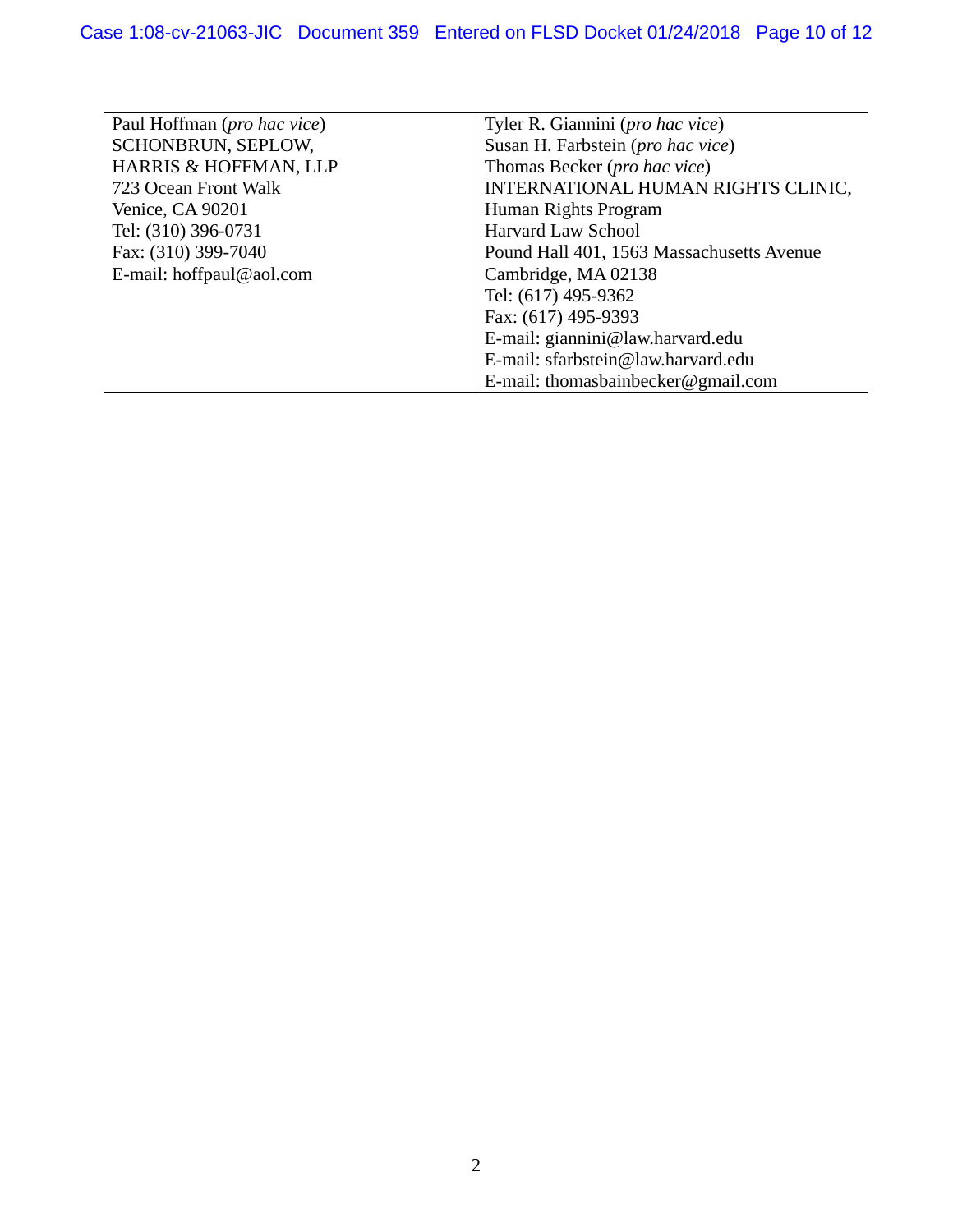### **CERTIFICATE OF SERVICE**

I hereby certify that on January 24, 2018, I electronically filed the foregoing documents with the Clerk of the Court using CM/ECF. I also certify that the foregoing documents are being served this day on counsel of record in the attached Service List either via transmission of Notice of Electronic Filing generated by CM/ECF or via e-mail.

> */s/ Ilana Tabacinic*  Ilana Tabacinic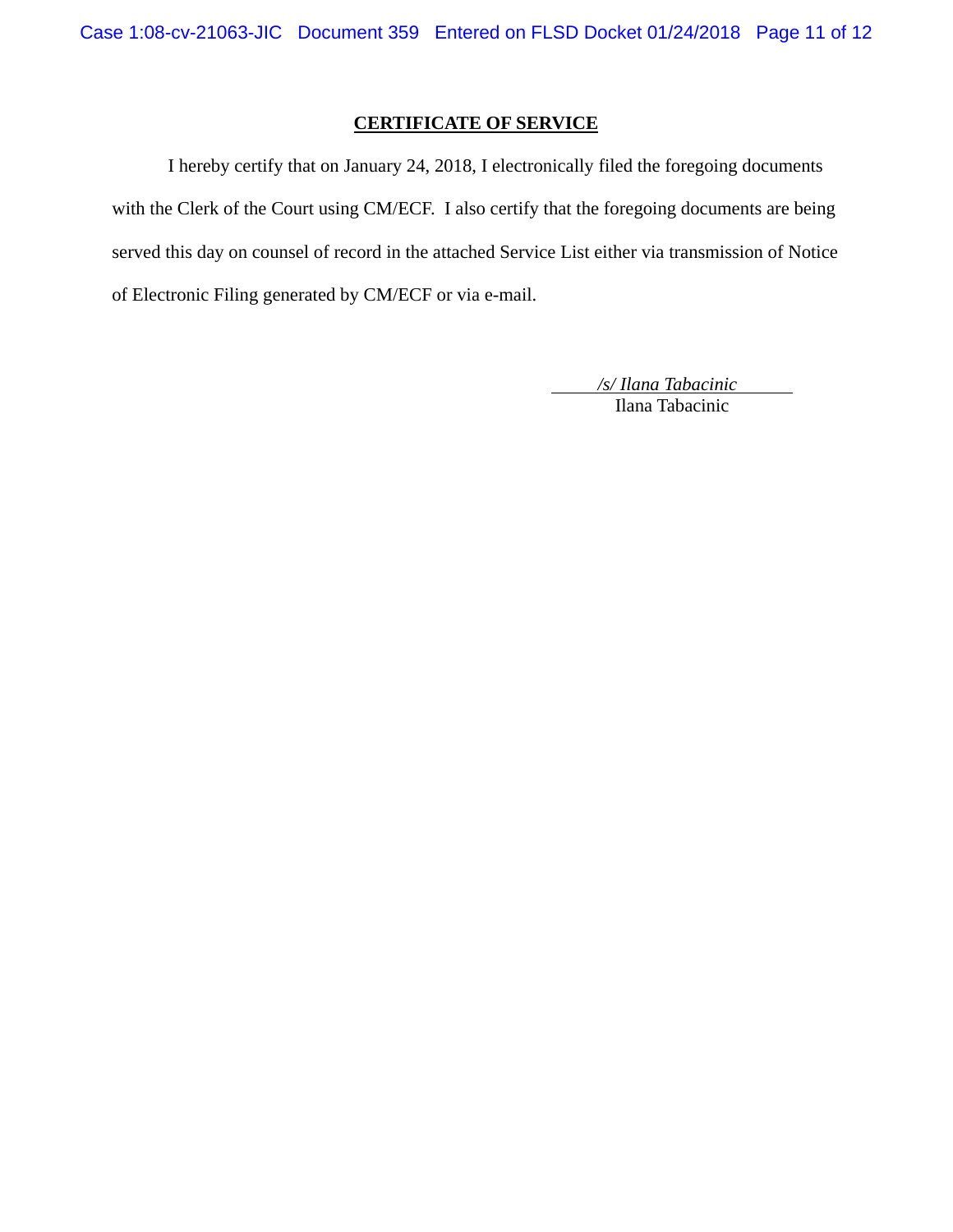### **SERVICE LIST**

Ana C. Reyes Stephen D. Raber James E. Gillenwater Suzanne M. Salgado Giselle Barcia WILLIAMS & CONNOLLY LLP 725 Twelfth Street, N.W. Washington, DC 20005  $(202)$  434-5000 (202) 434-5029 (facsimile) areyes@wc.com sraber@wc.com jgillenwater@wc.com ssalgado@wc.com gbarcia@wc.com

Evan B. Berger BECKER & POLIAKOFF, P.A. 1 East Broward Blvd., Suite 1800 Ft. Lauderdale, FL 33301 (954) 364-6055 (954) 985-4176 (facsimile) eberger@bplegal.com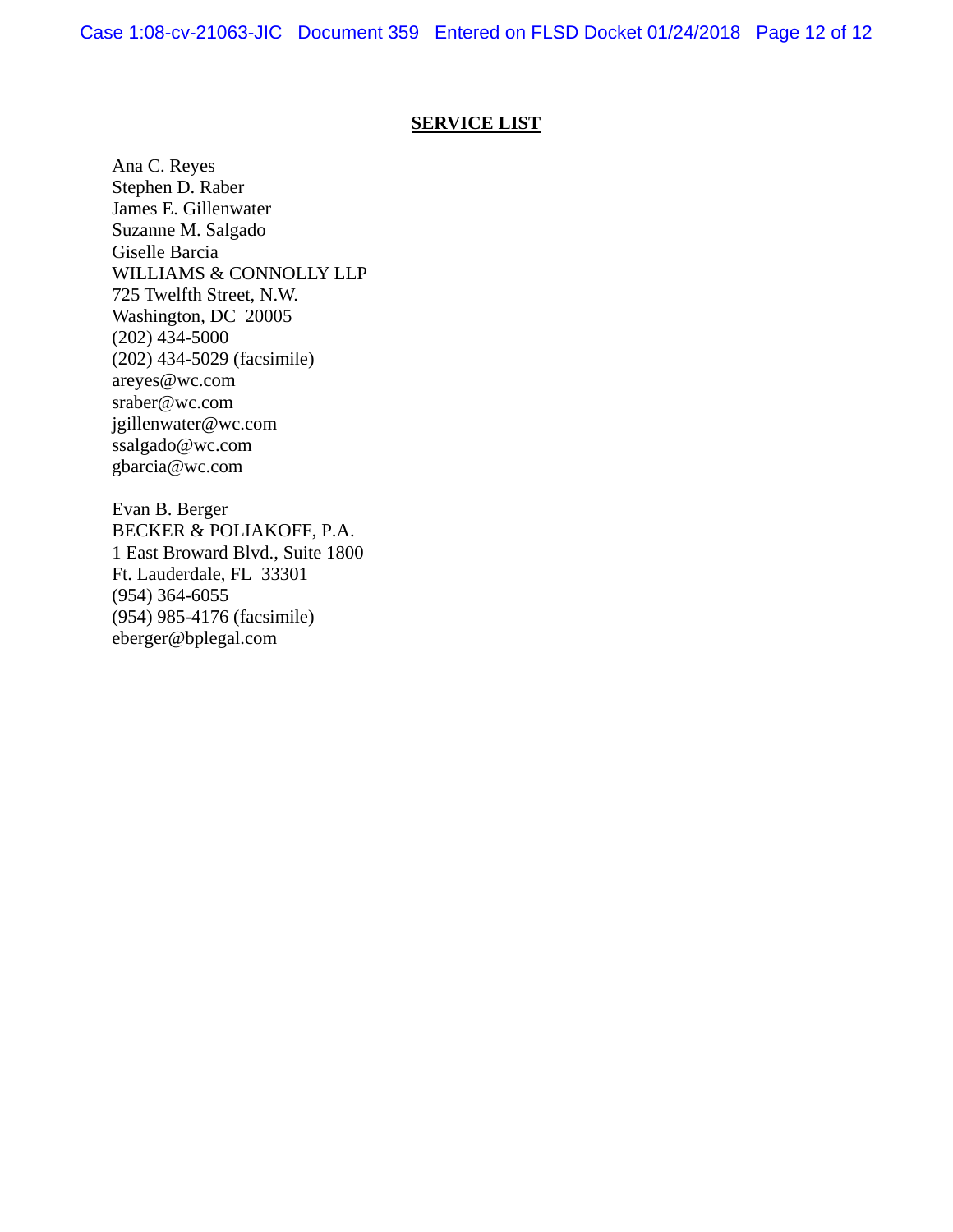### **UNITED STATES DISTRICT COURT SOUTHERN DISTRICT OF FLORIDA FORT LAUDERDALE DIVISION**

| ELOY ROJAS MAMANI, et al.,                                     | <b>Case No. 08-21063-CV-COHN</b> |
|----------------------------------------------------------------|----------------------------------|
| Plaintiffs,                                                    |                                  |
| V.                                                             |                                  |
| <b>GONZALO DANIEL SÁNCHEZ DE</b><br>LOZADA SÁNCHEZ BUSTAMANTE, |                                  |
| Defendant.                                                     |                                  |
| ELOY ROJAS MAMANI, et al.,                                     | Case No. 07-22459-CV-COHN        |
| Plaintiffs,                                                    |                                  |
| V.                                                             |                                  |
| JOSÉ CARLOS SÁNCHEZ BERZAÍN,                                   |                                  |
| Defendant.                                                     |                                  |

### **DECLARATION OF JOSEPH L. SORKIN IN SUPPORT OF PLAINTIFFS' SUR-REPLY IN OPPOSITION TO DEFENDANTS' MOTION FOR SUMMARY JUDGMENT**

I, Joseph L. Sorkin, declare and state as follows:

1. I have personal knowledge of the facts stated in this declaration, and, if asked to

do so, could and would testify to these facts under oath.

2. I am a partner with the law firm of Akin Gump Strauss Hauer & Feld LLP. I am

one of the counsel of record for the plaintiffs Eloy Rojas Mamani, Etelvina Ramos Mamani,

Sonia Espejo Villalobos, Hernán Apaza Cutipa, Juan Patricio Quispe Mamani, Teófilo Baltazar

Cerro, Juana Valencia de Carvajal, Hermógenes Bernabe Callizaya, Gonzalo Mamani Aguilar,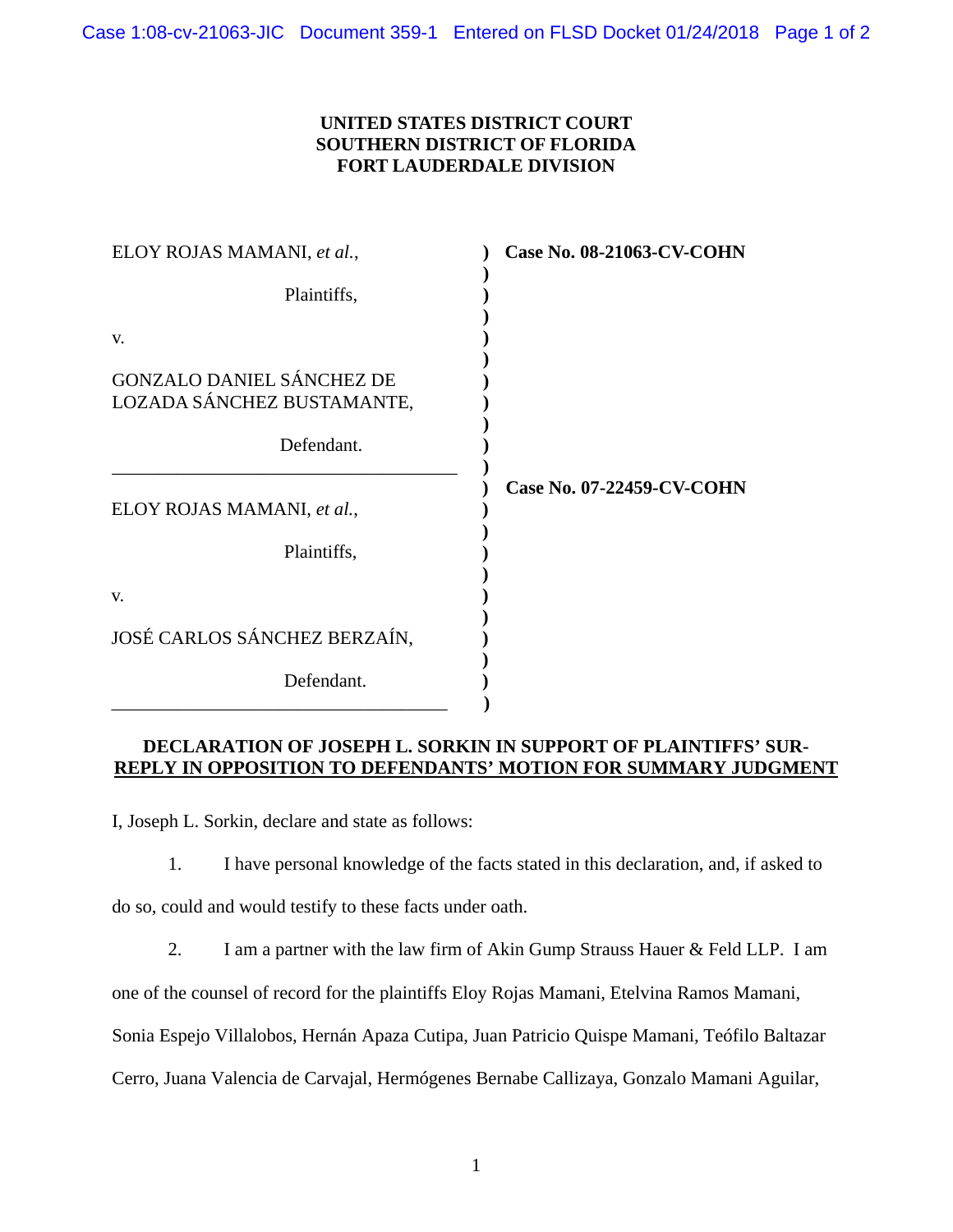and Felicidad Rosa Huanca Quispe in this action. I am admitted to practice law in the State of New York. I am admitted *pro hac vice* before this Court.

3. Attached hereto as **Exhibit JJJJ** is a true and correct copy of the Declaration of Victor Hugo Canelas Zannier, dated January 19, 2018, along with a certified translation.

4. Attached hereto as **Exhibit KKKK** is a true and correct copy of a Letter from Steven Schulman to Ana Reyes dated April 11, 2017.

I declare under penalty of perjury under the laws of the United States that the foregoing is true and correct.

Dated: January 24, 2018

 */s/ Joseph L. Sorkin* Joseph L. Sorkin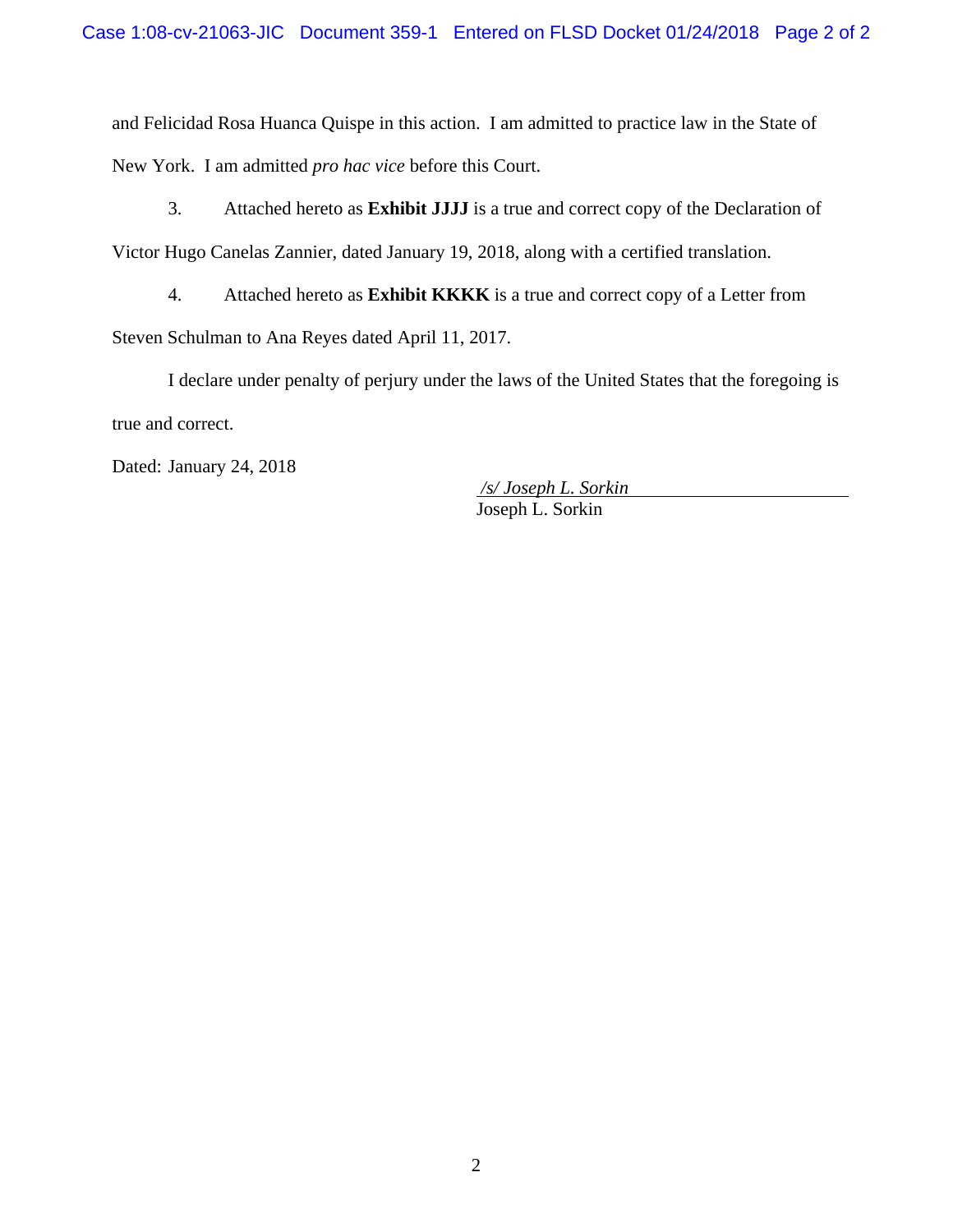Case 1:08-cv-21063-JIC Document 359-2 Entered on FLSD Docket 01/24/2018 Page 1 of 6

# **EXHIBIT LLL**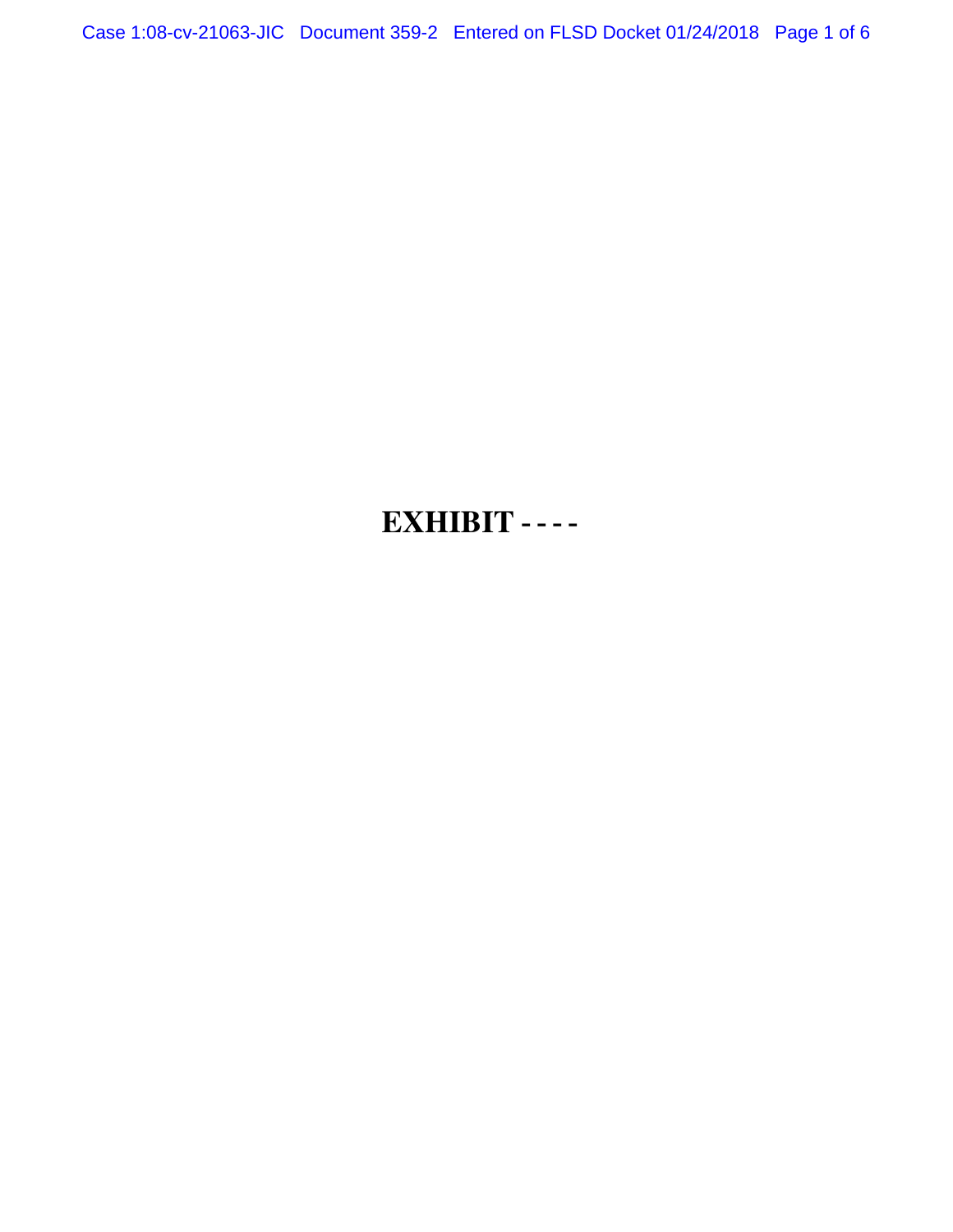### **UNITED STATES DISTRICT COURT SOUTHERN DISTRICT OF FLORIDA FORT LAUDERDALE DIVISION**

| ELOY ROJAS MAMANI, et al.,                                     | <b>Case No. 08-21063-CV-COHN</b> |
|----------------------------------------------------------------|----------------------------------|
| Plaintiffs,                                                    |                                  |
| V.                                                             |                                  |
| <b>GONZALO DANIEL SÁNCHEZ DE</b><br>LOZADA SÁNCHEZ BUSTAMANTE, |                                  |
| Defendant.                                                     |                                  |
| ELOY ROJAS MAMANI, et al.,                                     | Case No. 07-22459-CV-COHN        |
| Plaintiffs,                                                    |                                  |
| V.                                                             |                                  |
| JOSÉ CARLOS SÁNCHEZ BERZAÍN,                                   |                                  |
| Defendant.                                                     |                                  |

### **DECLARATION OF VICTOR HUGO CANELAS ZANNIER**

1. I am a Bolivian citizen, living in La Paz, Bolivia. I have a valid Bolivian passport.

2. In February 2017, at the request of lawyers for the Plaintiffs in this case, I signed a declaration for submission in this case. At that time, I told Plaintiffs' lawyers that I was willing to be deposed in Bolivia by the Defendants. To my knowledge, Defendants never asked to take my deposition.

3. I am willing and able to testify at a trial of this case in Florida in March of this year or whenever it is scheduled.

1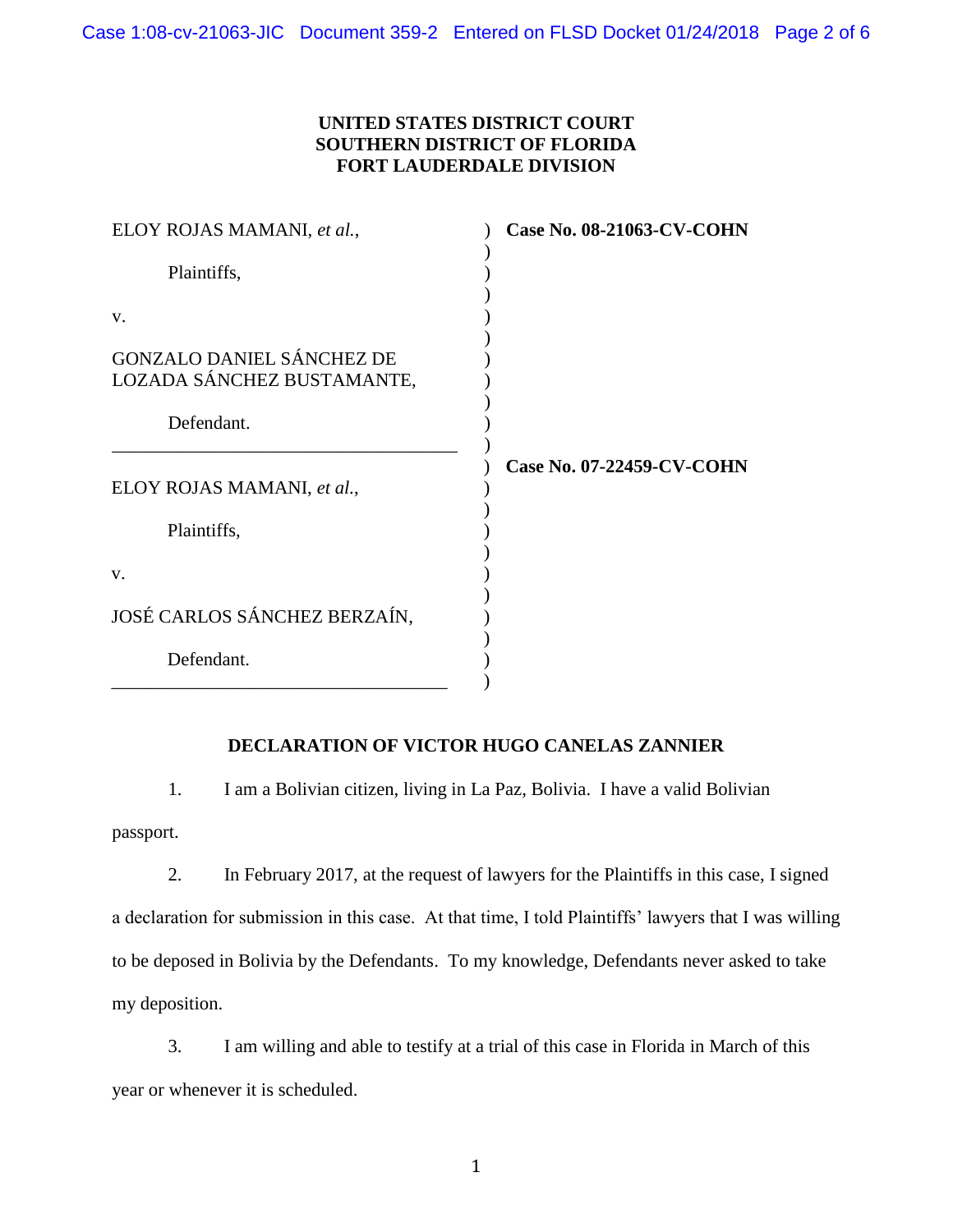Case 1:08-cv-21063-JIC Document 359-2 Entered on FLSD Docket 01/24/2018 Page 3 of 6

4. I am in the process of applying for a visa to the United States at the U.S. Embassy in La Paz.

5. I previously visited the United States in 1997 and 1998.

6. If I am not granted a visa to travel to the United States, I am willing to testify via video or sit for a trial deposition in Bolivia.

I declare under penalty of perjury under the laws of the United States that the foregoing is true and correct.

Dated: [handwritten] 01/19/2018

 $[signature]$ Victor Hugo Canelas Zannier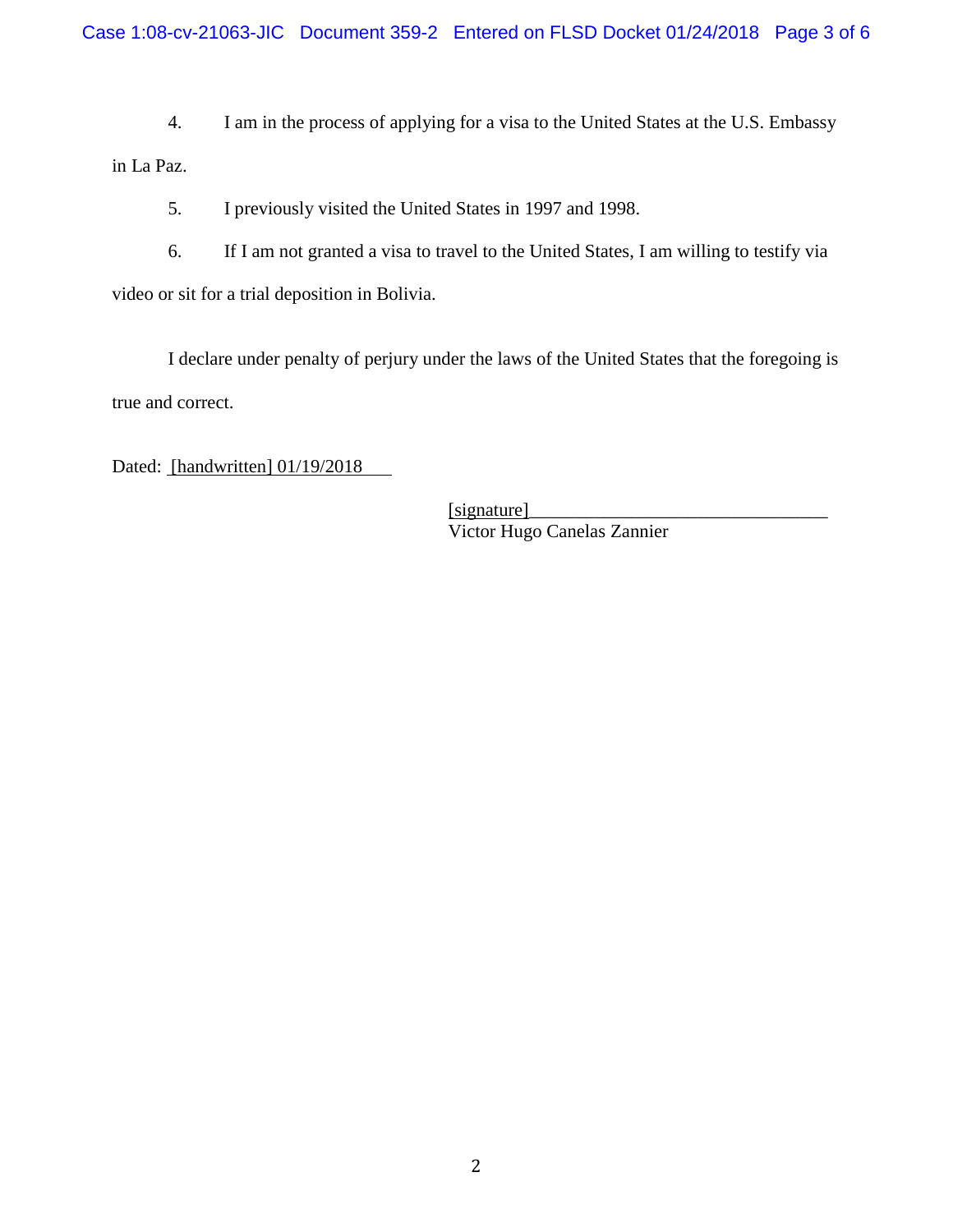

# CERTIFICATE OF TRANSLATION

t, Consuelo Cardozo, hereby certify that t am competent to trans1ate from Spanish into English (or vice versa); that I have read the Declaración de Víctor Hugo Canelas Zannier in Spanish; that I have translated into English, to the best of my ability, the aforementioned document; and that I have used the best of my knowledge, while respecting the original content faithfully as an authorized translator.

Therefore, I certify that the attached translation into English of the Declaración de Vfctor Hugo Canelas Zannier is a true and accurate translation of the aforementioned declaration in Spanish.

Cochabamba, Bolivia, January 22, 2018

 $o$   $C^{\alpha}$ 

Consuelo Cardozo Certificate of Translation 1987 School of Continuing Education New York University

Edificio Porto Belo II, Dpto. 4A, Calle Chimané #20, entre calles Céspedes e Irigoyen, Sarco Central Cochabamba, Bolivia Teléfono: + (591 - 4) 722 11 724 · Correo electrónico: consuelocardozo@aol.com · NIT 452832018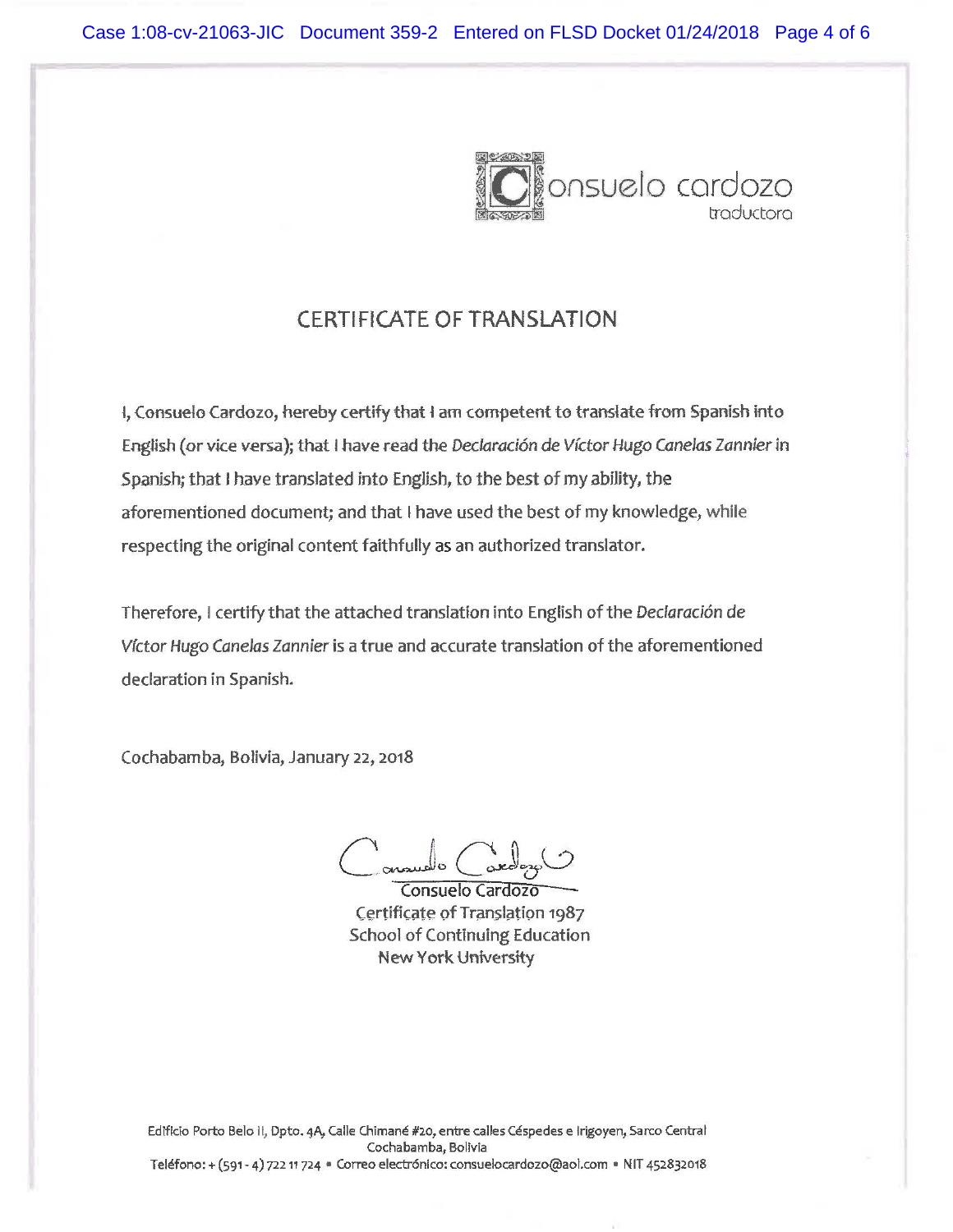Case 1:08-cv-21063-JIC Document 359-2 Entered on FLSD Docket 01/24/2018 Page 5 of 6

### **CORTE DE DISTRITO DE LOS ESTADOS UNIDOS DISTRITO DEL SUR DE FLORIDA DIVISIÓN DE FORT LAUDERDALE**

| ELOY ROJAS MAMANI, et al.,                                     | Caso No. 08-21063-CV-COHN |
|----------------------------------------------------------------|---------------------------|
| Demandantes,                                                   |                           |
| V.                                                             |                           |
| <b>GONZALO DANIEL SÁNCHEZ DE</b><br>LOZADA SÁNCHEZ BUSTAMANTE, |                           |
| Demandado.                                                     |                           |
| ELOY ROJAS MAMANI, et al.,                                     | Caso No. 07-22459-CV-COHN |
| Demandantes,                                                   |                           |
| V.                                                             |                           |
| JOSÉ CARLOS SÁNCHEZ BERZAÍN,                                   |                           |
| Demandado.                                                     |                           |

### **DECLARACIÓN DE VICTOR HUGO CANELAS ZANNIER**

1. Soy ciudadano boliviano. Actualmente soy residente de La Paz, Bolivia. Tengo un pasaporte boliviano vigente.

2. A petición de los abogados de los demandantes en el presente caso, en febrero de 2017 firmé una declaración que fue presentada en el mismo. En ese entonces les informé a los abogados de los demandantes que estaba dispuesto a declarar ante los demandados en Bolivia. Según mi conocimiento, los demandados nunca solicitaron mi declaración.

3. Estoy dispuesto a declarar en el juicio del presente caso y estoy disponible para hacerlo en la Florida en marzo de 2018 o para cualquier fecha que se fije.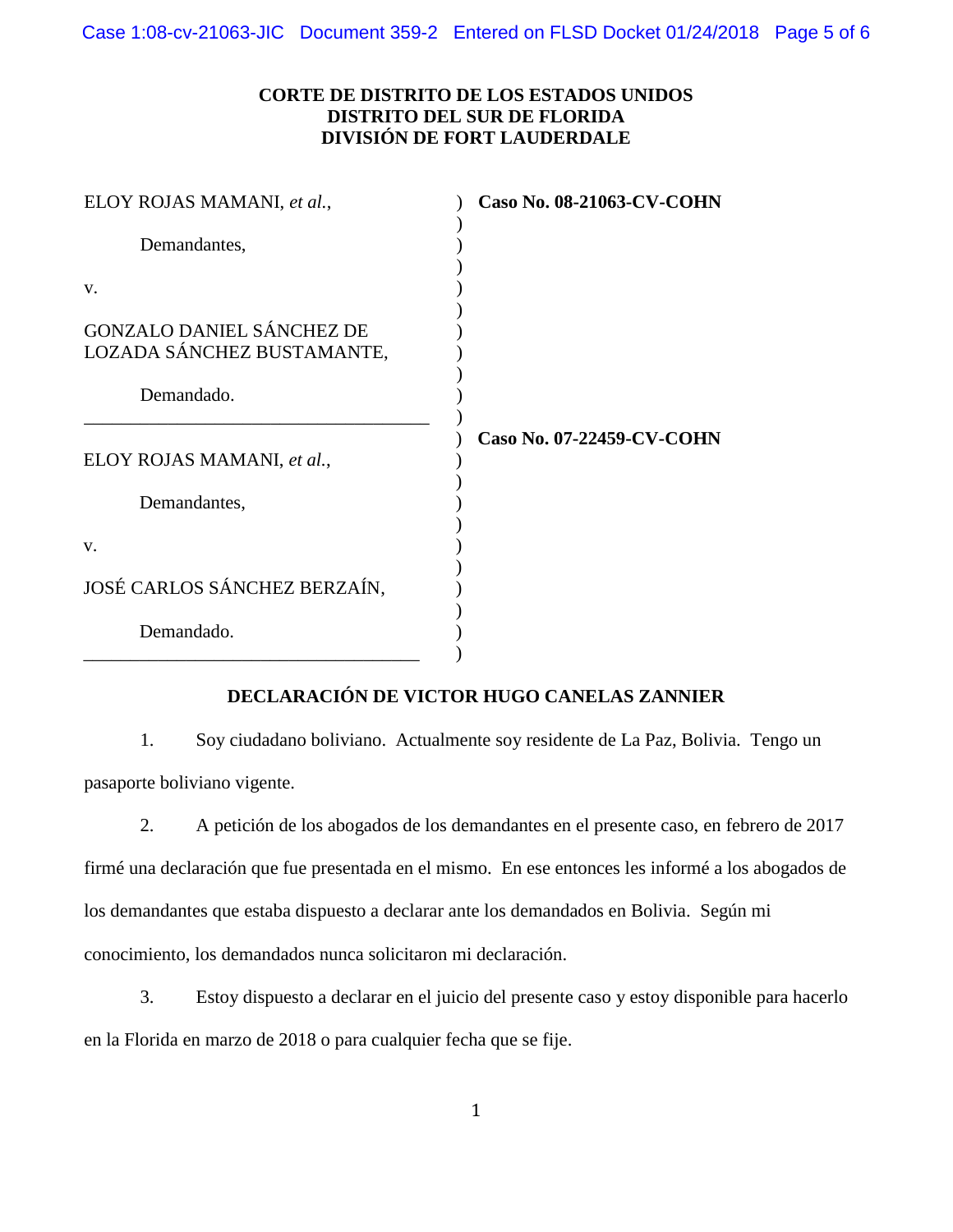4. He iniciado el proceso de solicitud de una visa para viajar a los Estados Unidos en Ia embajada estadounidense en La Paz.

5. He viajado a los EEUU en ocasiones anteriores en 1997 y 1998.

6. Si se me deniega Ia visa para viajar a los EEUU, estoy dispuesto a declarar mediante

video o presentarme en Bolivia para una declaración para el juicio.

Declaro bajo pena de perjurio bajo las leyes de los Estados Unidos que lo anteriormente expuesto en los anteriores párrafos es verdadero y correcto.

Fecha: 01/19/2018

Victor Hugo Canelas Zannier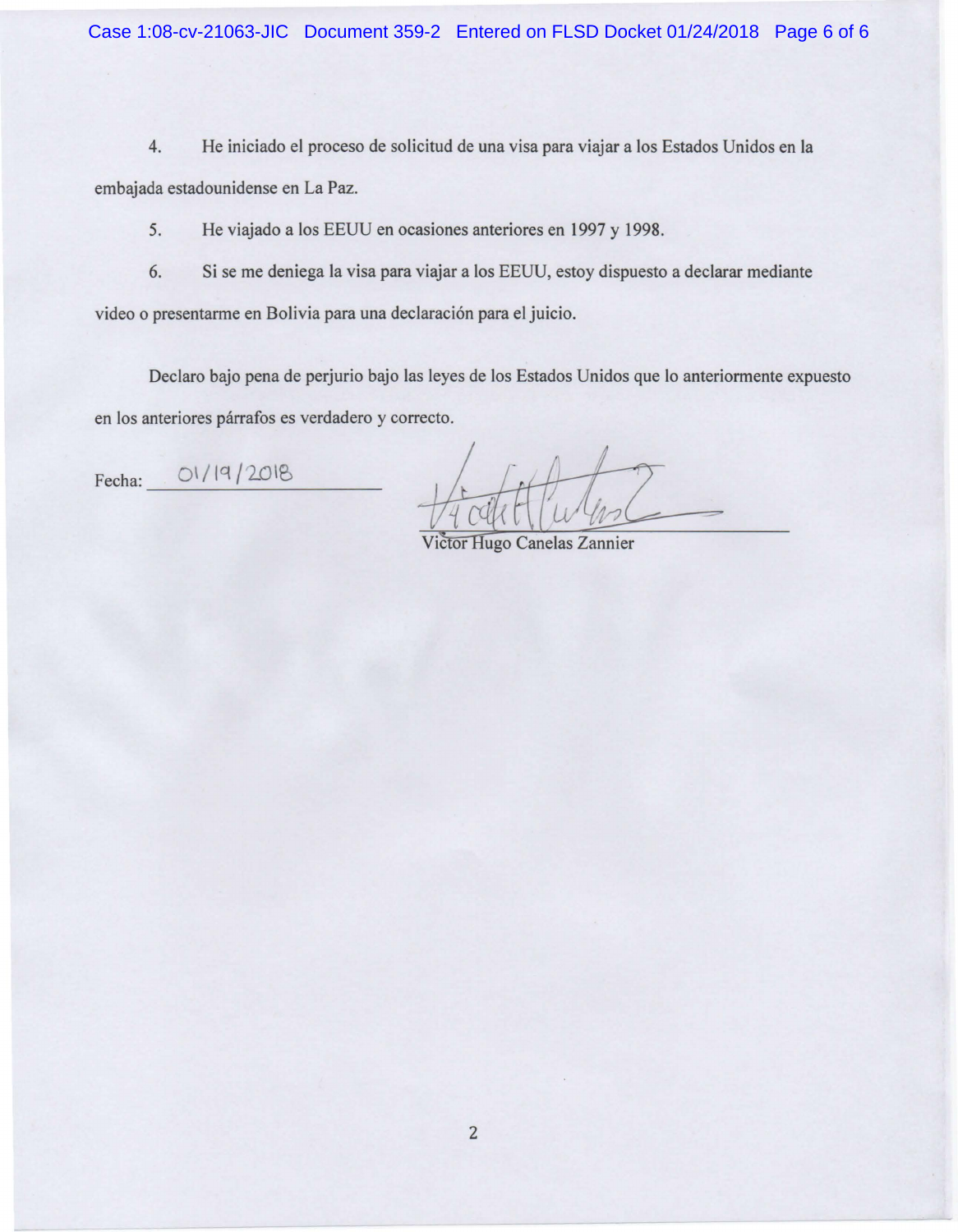Case 1:08-cv-21063-JIC Document 359-3 Entered on FLSD Docket 01/24/2018 Page 1 of 3

# **EXHIBIT MMMM**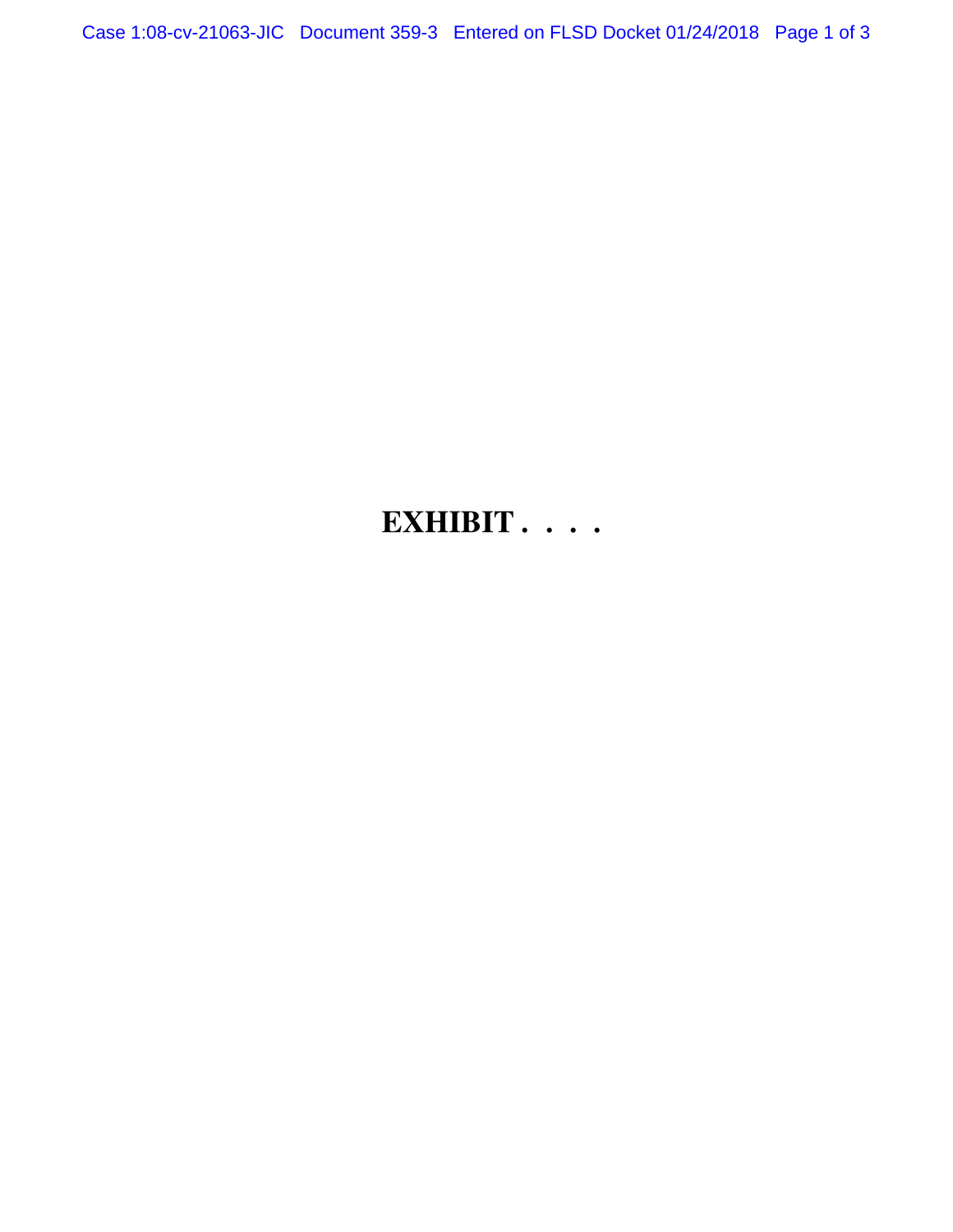Case 1:08-cv-21063-JIC Document 359-3 Entered on FLSD Docket 01/24/2018 Page 2 of 3



**STEVEN SCHULMAN** + 202.887.4000 sschulman@akingump.com

April 11, 2017

VIA E-MAIL (areyes@wc.com)

Ana C. Reyes Williams & Connolly LLP 725 Twelfth Street, N.W. Washington, DC 20005

> Re: *Mamani v. Sánchez de Lozada*, Case No. 08-21063. and *Mamani v. Sanchez Berzaín*, Case No. 07-22459, United States District Court for the Southern District of Florida

Dear Ana:

This is in response to your letter dated April 7, 2017, concerning witnesses and other discovery issues.

First, we have indeed provided all contact information we have in our possession for those witnesses we identified as available for deposition in Bolivia in our letter dated March 27, 2017 (for some we had only a phone number; for others only an address). Accordingly, I do not know to which three witnesses you are referring, but in any event I am confident we have met our obligations.

Second, the provision you cite in the Joint Rule 26(f) concerning witnesses relates, as you quote, to "witnesses reasonably likely to appear for trial in Florida." We are under no current obligation to narrow our Initial Disclosures with respect to individuals whose testimony might be used at summary judgment, particularly since we cannot at this time know on what grounds Defendants will base any such motion. As you also might imagine, we have not yet decided which witnesses, other than those whom we have agreed to present for deposition, are likely to testify at trial.

Third, we reiterate our request that Defendants disclose contact information in their possession for any witnesses included in Defendants' initial disclosures. Defendants made a strategic choice to incorporate into their Initial Disclosures all witnesses listed in Plaintiffs' Initial Disclosures, and by doing so accepted the burdens that come with Rule 26. Nowhere do we claim that Plaintiffs' burden under Rule 26 shifts to Defendants. We are simply asking that Defendants disclose any contact information in their possession beyond what Plaintiffs have disclosed for those witnesses.